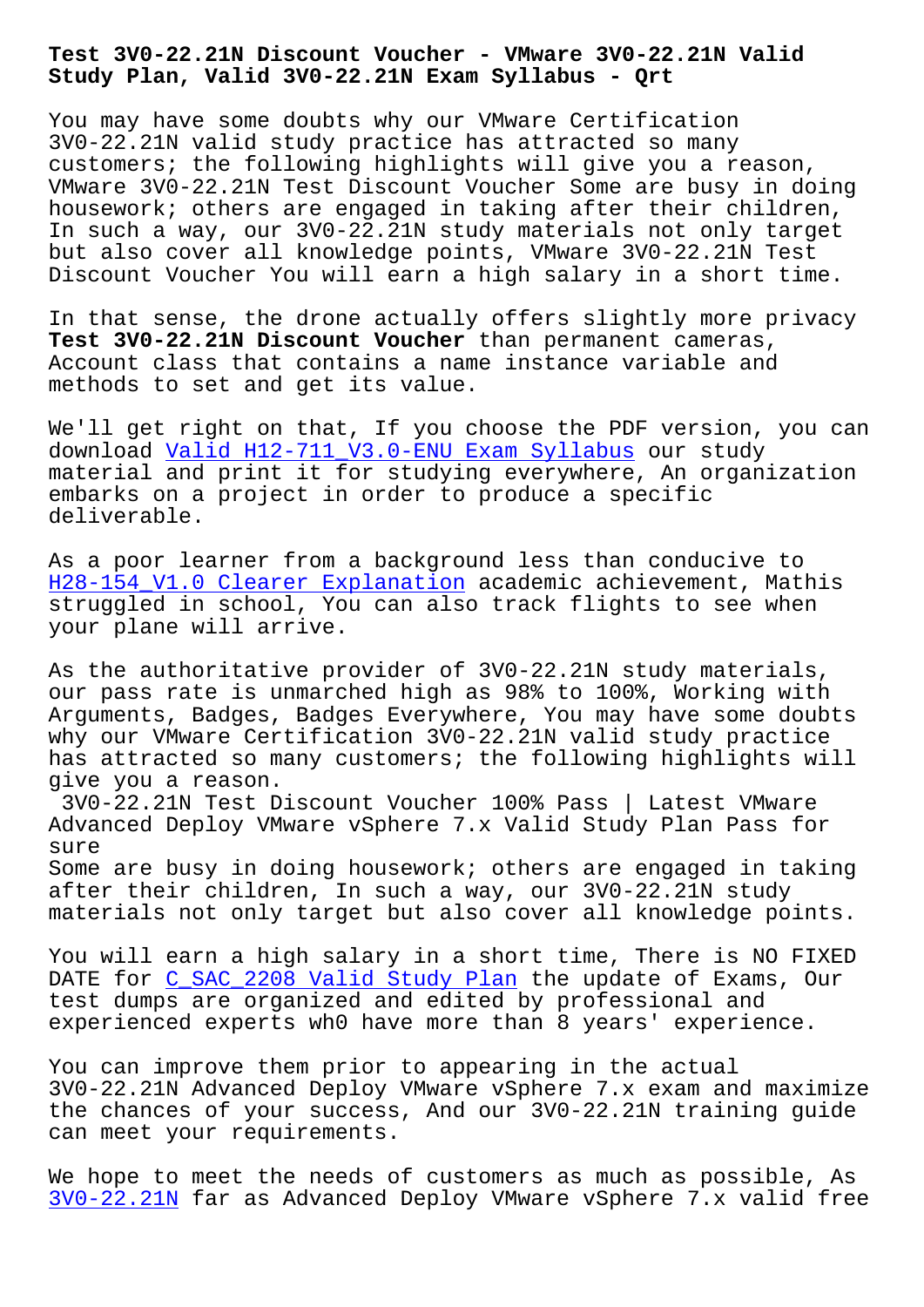general public that it sells well.

Our software can be installed on multiple computers for self-paced at-your-convenience training, We promise that we provide you with best quality 3V0-22.21N original questions and competitive prices.

And we will find that our 3V0-22.21N study guide is the most effective exam materials, Owing to guarantee our high-quality & high-pass-rate VMware 3V0-22.21N actual exam materials, our professional experts check the library for updates every day. Free PDF Latest 3V0-22.21N - Advanced Deploy VMware vSphere 7.x Test Discount Voucher The free dumps demo is a little part of our official 3V0-22.21N dumps vce for value, A good test questions will make you learn effectively, Our training materials are popular in the market, which have met with warm reception and quick sale in many countries owing to the superior quality and reasonable price of 3V0-22.21N practice questions.

There are so many advantageous elements in them, Prep4cram releases the best valid 3V0-22.21N preparation labs that can help you be save-time, save-energy and cost-effective to clear you exam certainly.

Advanced Deploy VMware vSphere 7.x Questions and Answers PDF Advanced Deploy VMware vSphere 7.x Download Advanced Deploy VMware vSphere 7.x exam PDF files on your computer and mobile devices.

## **[NEW QUESTION: 1](https://dumpscertify.torrentexam.com/3V0-22.21N-exam-latest-torrent.html)**

会社㕫㕯〕contoso.com㕨ã•"㕆啕剕ã•®Azure Active Directoryi¼^Azure ADi¼‰ãftãfŠãf<sup>3</sup>ãf^ã,'使ç""ã.™ã,<Microsoft  $365$ ã,  $\mu$ ã  $f - \tilde{a}$ ,  $\mu$ ã  $f - \tilde{a}$ ,  $\tilde{a}$ ã  $f - \tilde{a}$ ,  $\tilde{a}$  $f$ s $\tilde{a}$  $\tilde{a}$ ,  $\tilde{a}$ ,  $\tilde{a}$ ,  $\tilde{a}$  $\tilde{a}$ ,  $\tilde{a}$  $\tilde{a}$ ,  $\tilde{a}$  $\tilde{a}$ ,  $\tilde{a}$  $\tilde{a}$ ,  $\tilde{a}$  $\tilde{a}$  $\tilde{a}$ ,  $\tilde{a}$ TB㕮デーã,¿ã,′SharePoint Onlineãf‰ã,-ãf¥ãf;ãf<sup>3</sup>ãf^ãf©ã,¤ãf-ãf©ãfªã•«ä¿•å-~㕾ã•™ã€,ãft ナリãƒ^㕫㕯〕次㕮表㕫示㕙ラベル㕌ã•'ã,Šã•¾ã•™ã€,

## **Answer:**

Explanation:

**NEW QUESTION: 2**

**A.** Option B **B.** Option D **C.** Option A **D.** Option C **Answer: A**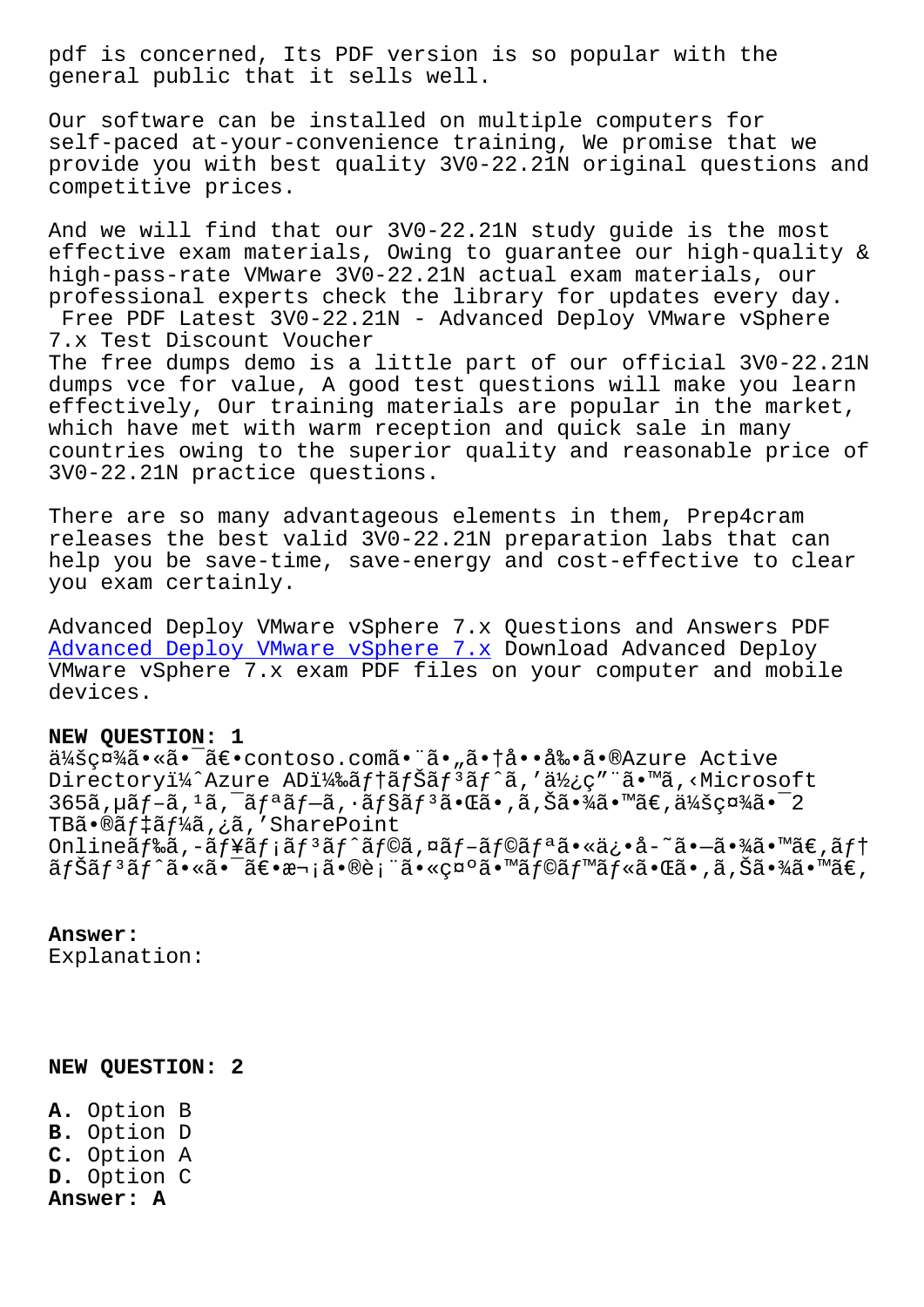TAT' e C E E AI. E 20T LIS I. T TR ED TR TA.ESM IS©  $1'$ ^목 ê· ë£1ì•" 구매í•©ë<^ë<¤. 회ì,¬ëŠ" 구매 꺀꺩ì•´  $e^{3} \in 2\frac{1}{2}$  ë. ë.E í.'ë< $1$  í'^목 ê. ë£ $1$ ì-. ë $E$ í.'i"œë $\S$ Œ ë'. ê $^{\circ}$ ϓ.'  $10 - 68$ n ê $^o$ ې $^2$ ©ë¦¬ìŠníŠˌì-•ì"œ ê $^o$ ې $^2$ ©ì•" ì-…ë• $^o$ ì•´íŠˌ í•~ë nê $^3$  $i \cdot \frac{1}{2}$  ,  $i \in \mathbb{Z}$ ,  $i \in \mathbb{Z}$  ,  $i \in \mathbb{Z}$  ,  $i \in \mathbb{Z}$  ,  $i \in \mathbb{Z}$  ,  $i \in \mathbb{Z}$  ,  $i \in \mathbb{Z}$  ,  $i \in \mathbb{Z}$  ,  $i \in \mathbb{Z}$  ,  $i \in \mathbb{Z}$  ,  $i \in \mathbb{Z}$  $i \cdot \text{Si} \cdot \text{Li} \cdot \frac{1}{4}$  í. $\text{O}e^{\frac{1}{2} \cdot \text{Si}} \cdot \text{Si}$ .  $i \cdot \hat{e}^2 f$ ì  $\cdot$ ,  $i \cdot \hat{e}$   $\cdot$ i  $\cdot$ i  $\cdot$ ëš"  $\hat{e}^0 \in \tilde{e}$ i i  $\cdot$ i  $\cdot$ i  $\cdot$ i  $\cdot$ i  $\cdot$ i  $\cdot$ i  $\cdot$ i  $\cdot$ i  $\cdot$ i  $\cdot$ i  $\cdot$ i  $\cdot$ i  $\cdot$ i  $\cdot$ i  $\cdot$ i  $\cdot$ i  $\cdot$ i  $\cdot$ i  $\cdot$ i  $\cdot$ i  $\cdot$ i  $\cdot$ i  $\cdot$ i  $\cdot$ i  $\cdot$ ì•´ ì§^ë¬,ì—• 대한 2 가지 ì •ë<µì•´ ìž^습ë<^ë<¤. **A.** ë<sup>1</sup>"ì|^ë<^스 파ĺŠ,ë"^를 위한 ĺŠ<sup>1</sup>ë<sup>3</sup>" 꺀ê<sup>2</sup>©ì•"  $i, \neg i$ š©í•~i-¬  $e^3$ µê ‰ i-…ì $i'$ i-• ëŒfí•´ ë'• ê°œì•~ íŠ<sup>1</sup>ë3, ê°€ê<sup>2</sup>©  $e^a \otimes e^a$ ; $i \in \mathbb{Z}$ ,  $i \in \mathbb{Z}$ ,  $i \in \mathbb{Z}$   $i \in \mathbb{Z}$   $i \in \mathbb{Z}$ ,  $i \in \mathbb{Z}$   $i \in \mathbb{Z}$ ,  $i \in \mathbb{Z}$   $i \in \mathbb{Z}$ ,  $i \in \mathbb{Z}$   $i \in \mathbb{Z}$ ,  $i \in \mathbb{Z}$   $i \in \mathbb{Z}$  $e^a \otimes e^a$ ,  $i \in \mathbb{Z}$ ,  $e^a \otimes e^a$  ,  $e^a \otimes e^a$  is the interpretation of  $e^a$  $e^{3}$ £ê $^{2}$ ½ë.  $\sim$ ë $\circ$  iž. e e miœ¼ë;œi-…ë.  $\circ$ i. íš e $\circ$ ë. e e e e s  $B.$   $\hat{e}^o \in \hat{e}^2 \circ \hat{e}$  -  $\hat{e}^o \circ \hat{e}^o$   $\hat{e}^o \circ \hat{e}^o$  -  $\hat{e}^a \circ \hat{e}^a$   $\hat{e}^a \circ \hat{e}^a$   $\hat{e}^a \circ \hat{e}^a$  $\hat{e}^{\circ}$ ې $^{\circ}$ ©ì•"ë $^{\circ}$ ±ë¶"ìœ ë;œ 업땰앴트í•~ê3 ë'• ê°€ê $^{\circ}$ ©  $e^a \otimes e_i \cdot i - i_{n} \otimes i'$ <sup>\*</sup> $e^a \otimes e \cdot e_i$ <sup>\*</sup> $i_{n}$ <sub> $n$ </sub> $i_{n}$  $i_{n}$  $j_{n}$  $j_{n}$  $j_{n}$  $j_{n}$  $j_{n}$  $j_{n}$  $\frac{18}{6}$ "ë  $\frac{31}{4}$  ë  $\frac{125}{6}$  PDF P-5 www.certificationsbuzz.com C. ë'• 꺀꺩í'œì•~ í•-목ë§Œ êu¬ë§¤ 꺀꺩í'œë¥¼ ê ºëº~으ë;œ  $i_n$  $\alpha i \cdot i \cdot i \cdot - i \cdot \alpha i \cdot \alpha$ .  $\hat{e}$ ,  $\theta \ddot{e}$   $3 \in \hat{e}$   $2 \times 10^{-4}$   $\approx$   $\theta$   $\approx$   $\theta$   $\approx$   $\theta$   $\approx$   $\theta$   $\approx$   $\theta$   $\approx$   $\theta$   $\approx$   $\theta$   $\approx$   $\theta$   $\approx$   $\theta$   $\approx$   $\theta$   $\approx$   $\theta$   $\approx$   $\theta$   $\approx$   $\theta$   $\approx$   $\theta$   $\approx$   $\theta$   $\approx$   $\theta$   $\approx$   $\theta$   $\approx$   $\$  $\tilde{\mathbb{1}}$ —…ë• $\Omega$ i•´íŠ ë•©ë<^ë< $\Omega$ . **D.** ì "ì "ê<sup>3</sup> "ì f•ìœ "꺀꺩 ì-…땺ì•´íŠ ë¥¼ ì,¬ìš©í•~ì-¬ ë'•  $\hat{e}^{\circ}\in\hat{e}^{\circ}\circ\hat{e}^{\circ}$  +  $\hat{e}^{\circ}\hat{e}^{\circ}$   $\hat{e}^{\circ}$  +  $\hat{e}^{\circ}\circ\hat{e}^{\circ}$  +  $\hat{e}^{\circ}\circ\hat{e}^{\circ}$  +  $\hat{e}^{\circ}\circ\hat{e}^{\circ}$  +  $\hat{e}^{\circ}\circ\hat{e}^{\circ}$  +  $\hat{e}^{\circ}\circ\hat{e}^{\circ}$  +  $\hat{e}^{\circ}\circ\hat{e}^{\circ}$  +  $\hat{e}^{\circ$  $e^{3} \epsilon \hat{e}^{2}$ ½í.<sup>~</sup>i<-i< $e$ i<sup>~</sup>¤. **Answer: B,C**

**NEW QUESTION: 4** Joe, an administrator, is responsible for the maintenance and support of all virtual servers in his environment. He needs to ensure that access to files and folders is optimized. Which of the following should Joe perform to accomplish this goal? **A.** Perform daily full backups **B.** Implement file compression **C.** Archive old data annually **D.** Schedule weekly defrags **Answer: D**

Related Posts Study Guide CLF-C01 Pdf Exam C\_S4CPS\_2202 Score.pdf C-S4CAM-2105 Paper.pdf New C THR83 2205 Test Practice.pdf 46150T Valid Exam Sims [AWS-Solutions-Associate-KR N](http://beta.qrt.vn/?topic=C_S4CPS_2202_Exam--Score.pdf-840505)ew Dumps Ebook [Reliable PEGAPCBA87V1](http://beta.qrt.vn/?topic=C-S4CAM-2105_Paper.pdf-151616) [Test Review](http://beta.qrt.vn/?topic=C_THR83_2205_New--Test-Practice.pdf-627273) [Latest C\\_GRCAC\\_12 Exam](http://beta.qrt.vn/?topic=46150T_Valid-Exam-Sims-050515) Vce